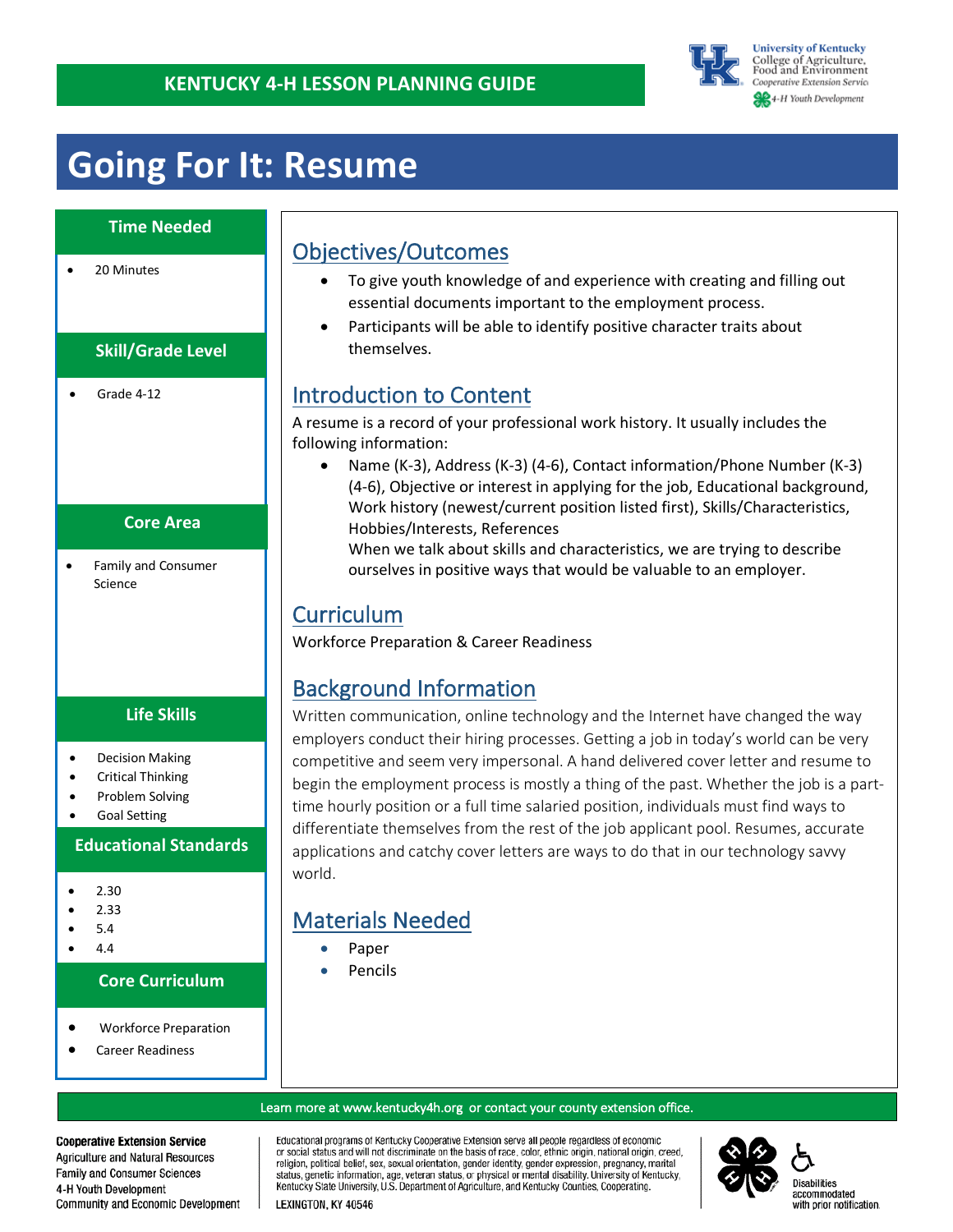## **Going For It: Resume**



**University of Kentucky** .<br>College of Agriculture,<br>Food and Environment **Cooperative Extension Service** 4-H Youth Development

## Getting Ready

- Prepare learning environment
- Prepare teaching materials
- Become familiar with different teaching strategies for each age level

## Procedure (continued)

Have participants work together in pairs to come up with skills and identify work experience that could be used to introduce themselves to others. Ask them to write down 3 skills that they think people would look for in an employee. (What chores do they have at home, have they taught younger brothers and sisters how to play games or watched them for their parents, are they part of a team at home (cleaning house or room) or in school (group classroom tasks?) Are they organized?

## Share/Process/Generalize (Reflect)

Share:

What did you do in this activity?

How did you prepare to complete this activity?

What was the importance of this activity?

Process:

What are some things to be careful of and discuss when completing this activity?

What does the information communicate to the employer?

Generalize:

How will you use this information or these documents in the future?

How will this activity help you in the future?